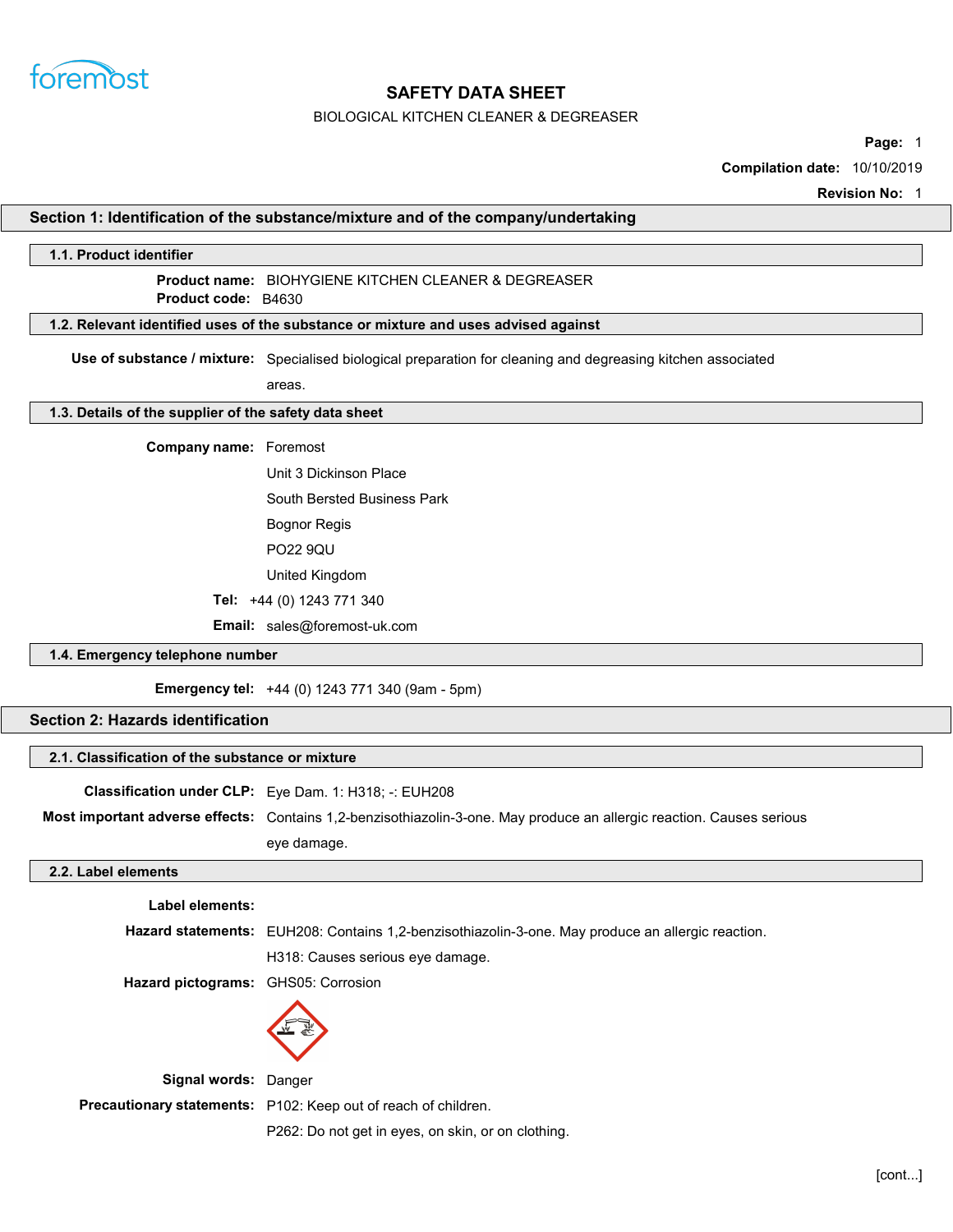### BIOLOGICAL KITCHEN CLEANER & DEGREASER

Page: 2

P280: Wear eye protection when handling product concentrate. P305+P351+P338: IF IN EYES: Rinse cautiously with water for several minutes. Remove contact lenses, if present and easy to do. Continue rinsing. P315: Get immediate medical advice/attention.

### 2.3. Other hazards

Other hazards: Contains enzymes. Avoid breathing product spray.

PBT: This product is not identified as a PBT/vPvB substance.

### Section 3: Composition/information on ingredients

### 3.2. Mixtures

### Hazardous ingredients:

### ALCOHOLS C9-C11 ETHOXYLATED

| <b>EINECS</b> | <b>CAS</b>                          | PBT / WEL                            | <b>CLP Classification</b>                                                                                  | Percent   |
|---------------|-------------------------------------|--------------------------------------|------------------------------------------------------------------------------------------------------------|-----------|
|               | 68439-46-3                          | Acute Tox. 4: H302; Eye Dam. 1: H318 |                                                                                                            | 5-15%     |
|               | ALCOHOLS, C9-11 ETHOXYLATED, 2.5 EO |                                      |                                                                                                            |           |
|               | 68439-46-3                          |                                      | Eye Dam. 1: H318                                                                                           | $1 - 5%$  |
|               | 1,2-BENZISOTHIAZOLIN-3-ONE          |                                      |                                                                                                            |           |
| 220-120-9     | 2634-33-5                           |                                      | Acute Tox. 4: H302; Skin Irrit. 2: H315;<br>Eye Dam. 1: H318; Skin Sens. 1:<br>H317; Aquatic Acute 1: H400 | $< 0.1\%$ |

### Section 4: First aid measures

| 4.1. Description of first aid measures |                                                                                                           |  |
|----------------------------------------|-----------------------------------------------------------------------------------------------------------|--|
|                                        | <b>Skin contact:</b> Wash immediately with plenty of soap and water.                                      |  |
|                                        | Eye contact: Immediately flush eyes with plenty of water. Remove contact lenses, if present and easy      |  |
|                                        | to do. Continue rinsing. If irritation develops get medical attention.                                    |  |
|                                        | <b>Ingestion:</b> Rinse mouth and throat with water and give sips of water to drink. If symptoms persist, |  |
|                                        | get medical attention.                                                                                    |  |
|                                        | <b>Inhalation:</b> Remove victim to fresh air.                                                            |  |
|                                        | 4.2. Most important symptoms and effects, both acute and delayed                                          |  |
|                                        | <b>Skin contact:</b> There may be irritation and redness at the site of contact.                          |  |
|                                        | <b>Eye contact:</b> There may be pain and redness. The eyes may water profusely. There may be severe      |  |
|                                        | pain. The vision may become blurred. May cause permanent damage.                                          |  |
|                                        | <b>Ingestion:</b> There may be soreness and redness of the mouth and throat.                              |  |
|                                        | <b>Inhalation:</b> There may be irritation of the throat with a feeling of tightness in the chest.        |  |
|                                        | Delayed / immediate effects: Immediate effects can be expected after short-term exposure.                 |  |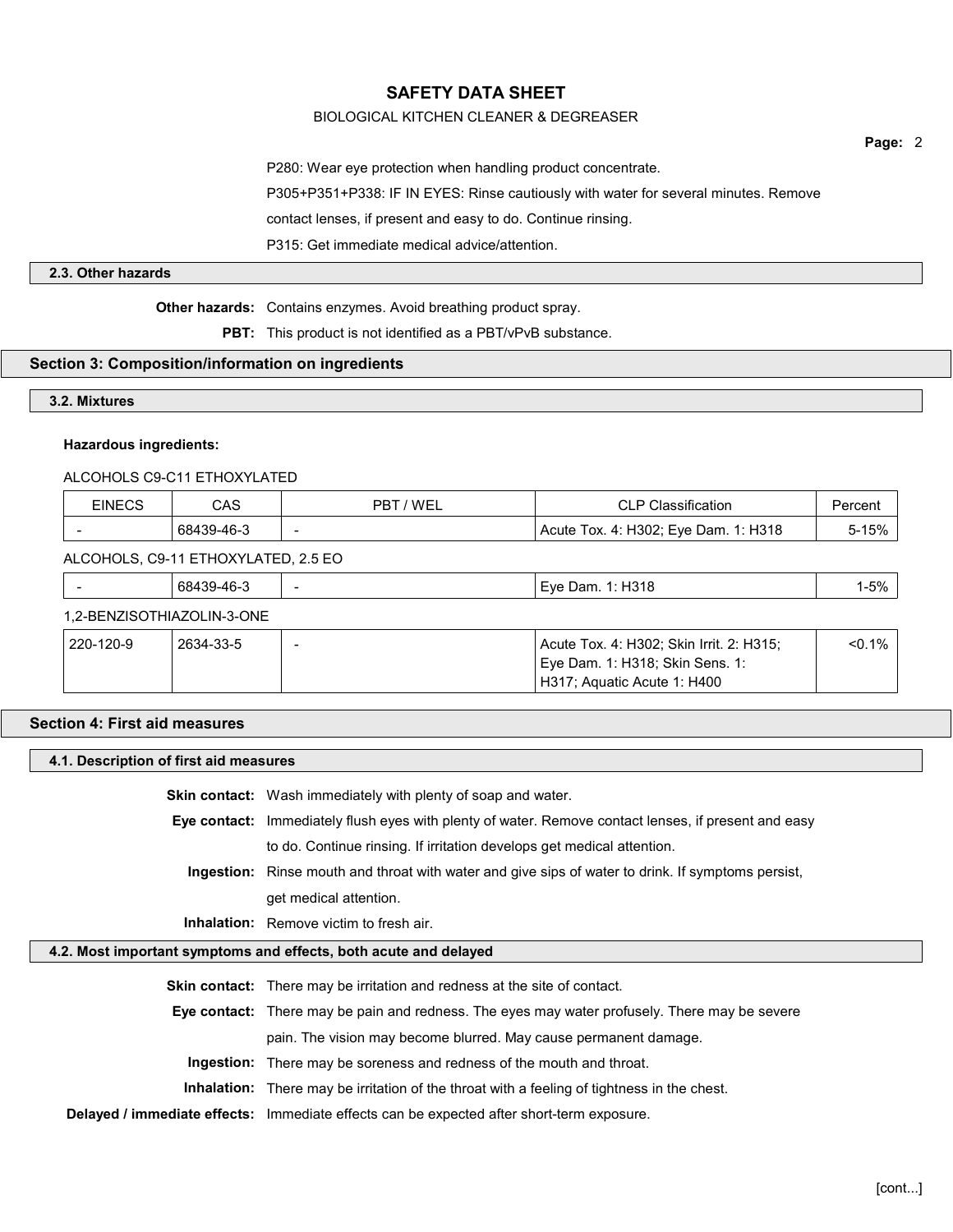#### BIOLOGICAL KITCHEN CLEANER & DEGREASER

### 4.3. Indication of any immediate medical attention and special treatment needed

Immediate / special treatment: Eye bathing equipment should be available on the premises.

### Section 5: Fire-fighting measures

### 5.1. Extinguishing media

Extinguishing media: Suitable extinguishing media for the surrounding fire should be used. Use water spray

to cool containers.

### 5.2. Special hazards arising from the substance or mixture

Exposure hazards: Not applicable.

### 5.3. Advice for fire-fighters

Advice for fire-fighters: Wear self-contained breathing apparatus. Wear protective clothing to prevent contact

with skin and eyes.

# Section 6: Accidental release measures

### 6.1. Personal precautions, protective equipment and emergency procedures

Personal precautions: Do not attempt to take action without suitable protective clothing - see section 8 of SDS.

### 6.2. Environmental precautions

Environmental precautions: No special environmental concerns.

### 6.3. Methods and material for containment and cleaning up

Clean-up procedures: Wash the spillage site with large amounts of water.

## 6.4. Reference to other sections

Reference to other sections: Refer to section 8 of SDS.

### Section 7: Handling and storage

7.1. Precautions for safe handling

Handling requirements: No special handling requirements.

### 7.2. Conditions for safe storage, including any incompatibilities

Storage conditions: Store in a cool, well ventilated area. Keep container tightly closed.

7.3. Specific end use(s)

Specific end use(s): No data available.

# Section 8: Exposure controls/personal protection

8.1. Control parameters

Workplace exposure limits: No data available.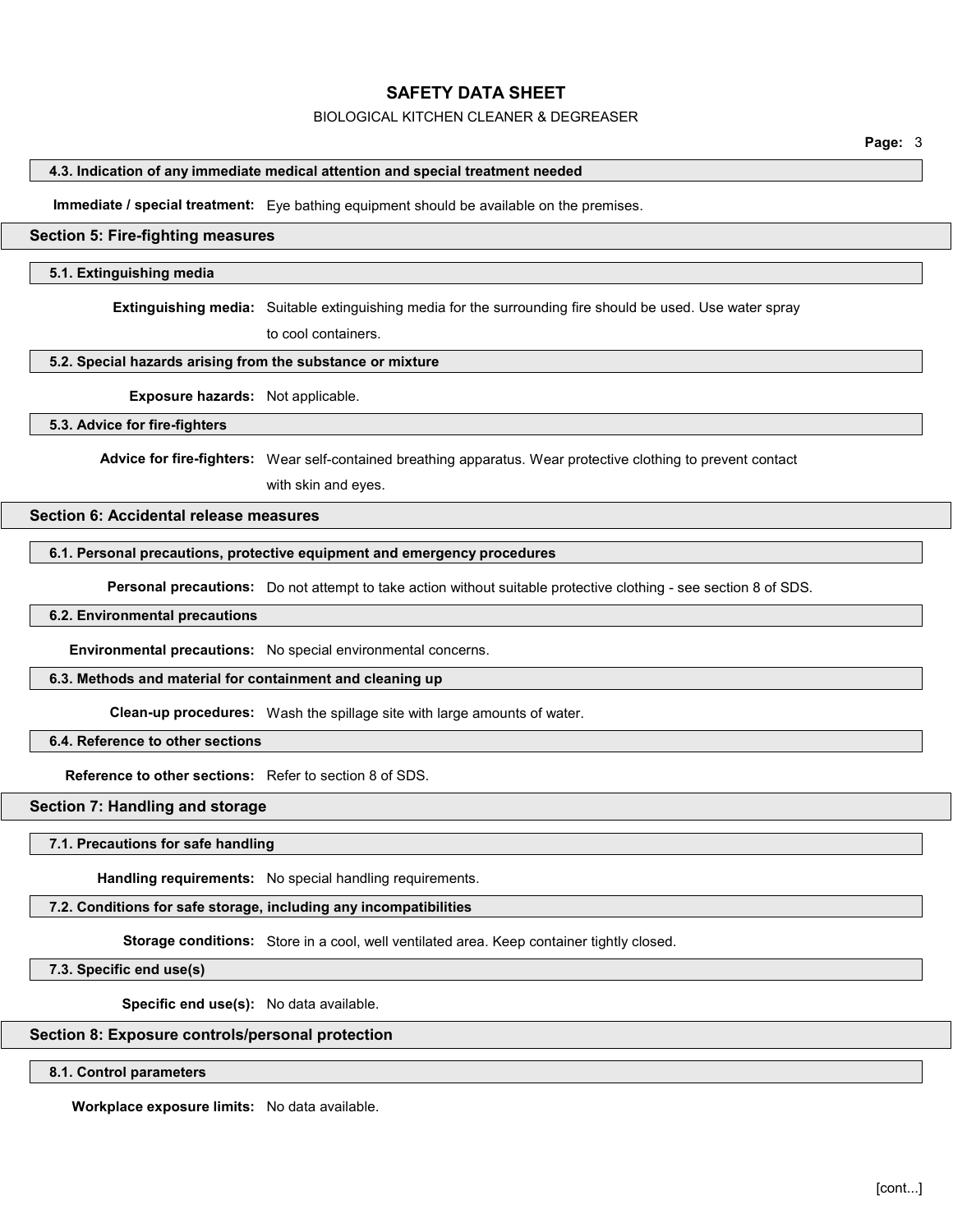### BIOLOGICAL KITCHEN CLEANER & DEGREASER

Page: 4

### DNEL/PNEC Values

### Hazardous ingredients:

#### 1,2-BENZISOTHIAZOLIN-3-ONE

| $\tau_{\text{ype}}$ | -xposure                               | ∀alue | Population | ------ |
|---------------------|----------------------------------------|-------|------------|--------|
| <b>DNEL</b>         | ' tox)<br>(developmental<br>Inhalation |       | Consumers  | stemic |

#### 8.2. Exposure controls

| <b>Engineering measures:</b> No special requirement |  |
|-----------------------------------------------------|--|
|-----------------------------------------------------|--|

Respiratory protection: Respiratory protection not required. Use in a well ventilated area.

Hand protection: Wear gloves if prolonged contact with product is likely.

Eye protection: Wear glasses when preparing ready to use mixtures.

Skin protection: No special requirement.

### Section 9: Physical and chemical properties

### 9.1. Information on basic physical and chemical properties

| <b>State: Liquid</b>                                    |                                          |                             |                                                 |
|---------------------------------------------------------|------------------------------------------|-----------------------------|-------------------------------------------------|
| <b>Colour: Yellow</b>                                   |                                          |                             |                                                 |
|                                                         | <b>Odour:</b> Odourless                  |                             |                                                 |
| <b>Evaporation rate:</b> No data available.             |                                          |                             |                                                 |
|                                                         | <b>Oxidising:</b> No data available.     |                             |                                                 |
| <b>Solubility in water: Soluble</b>                     |                                          |                             |                                                 |
|                                                         | <b>Viscosity:</b> No data available.     |                             |                                                 |
| Boiling point/range $C: >100$                           |                                          | Melting point/range $C: >0$ |                                                 |
| <b>Flammability limits %: lower:</b> No data available. |                                          |                             | <b>upper:</b> No data available.                |
|                                                         | <b>Flash point C:</b> No data available. |                             | Part.coeff. n-octanol/water: No data available. |
| Autoflammability°C: No data available.                  |                                          |                             | Vapour pressure: No data available.             |
| Relative density: 1.02 g/cm3                            |                                          | $pH: 7-8$                   |                                                 |
|                                                         | <b>VOC g/l:</b> No data available.       |                             |                                                 |

#### 9.2. Other information

Other information: No data available.

### Section 10: Stability and reactivity

### 10.1. Reactivity

Reactivity: Stable under recommended transport or storage conditions.

10.2. Chemical stability

Chemical stability: Stable under normal conditions.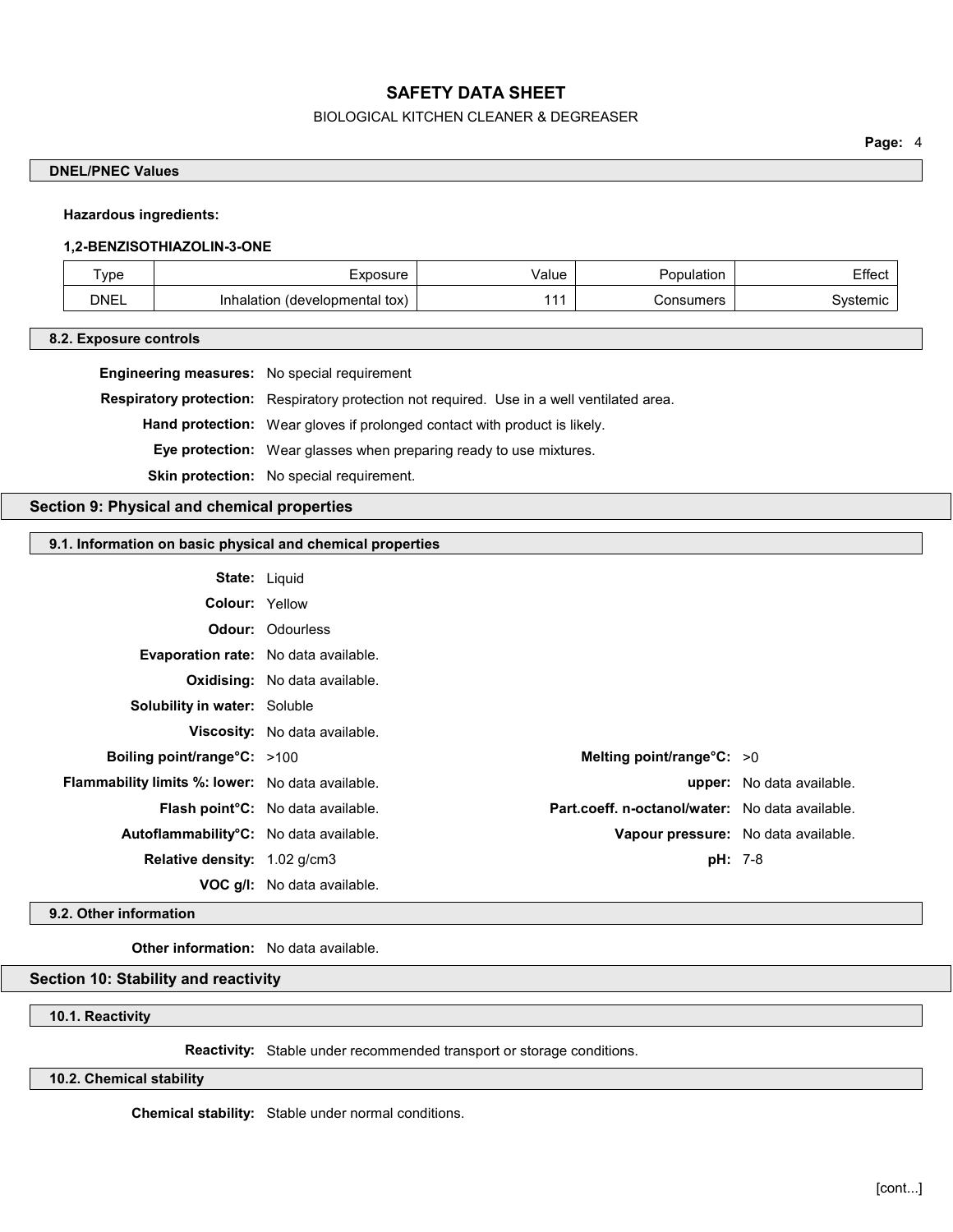### BIOLOGICAL KITCHEN CLEANER & DEGREASER

#### 10.3. Possibility of hazardous reactions

Hazardous reactions: Hazardous reactions will not occur under normal transport or storage conditions.

Decomposition may occur on exposure to conditions or materials listed below.

#### 10.4. Conditions to avoid

Conditions to avoid: Heat.

#### 10.5. Incompatible materials

Materials to avoid: Strong oxidising agents. Strong acids.

#### 10.6. Hazardous decomposition products

Haz. decomp. products: No data available.

#### Section 11: Toxicological information

11.1. Information on toxicological effects

#### Hazardous ingredients:

#### 1,2-BENZISOTHIAZOLIN-3-ONE

| ORL            | <b>MUS</b> | LD50<br>___ | 150 | mg/kg      |
|----------------|------------|-------------|-----|------------|
| $^{\circ}$ ORL | <b>RAT</b> | LD50        | 020 | mg/kg<br>້ |

#### Relevant hazards for product:

| ----                               | ⊰o⊔te       | Basis                 |
|------------------------------------|-------------|-----------------------|
| rıtatıon<br>eve<br>ua<br>aulique : | $OP^{\tau}$ | calculated<br>zaruous |

#### Symptoms / routes of exposure

Skin contact: There may be irritation and redness at the site of contact. Eye contact: There may be pain and redness. The eyes may water profusely. There may be severe pain. The vision may become blurred. May cause permanent damage. Ingestion: There may be soreness and redness of the mouth and throat. Inhalation: There may be irritation of the throat with a feeling of tightness in the chest. Delayed / immediate effects: Immediate effects can be expected after short-term exposure.

# Section 12: Ecological information

#### 12.1. Toxicity

Ecotoxicity values: No data available.

#### 12.2. Persistence and degradability

Persistence and degradability: Biodegradable.

#### 12.3. Bioaccumulative potential

Bioaccumulative potential: No bioaccumulation potential.